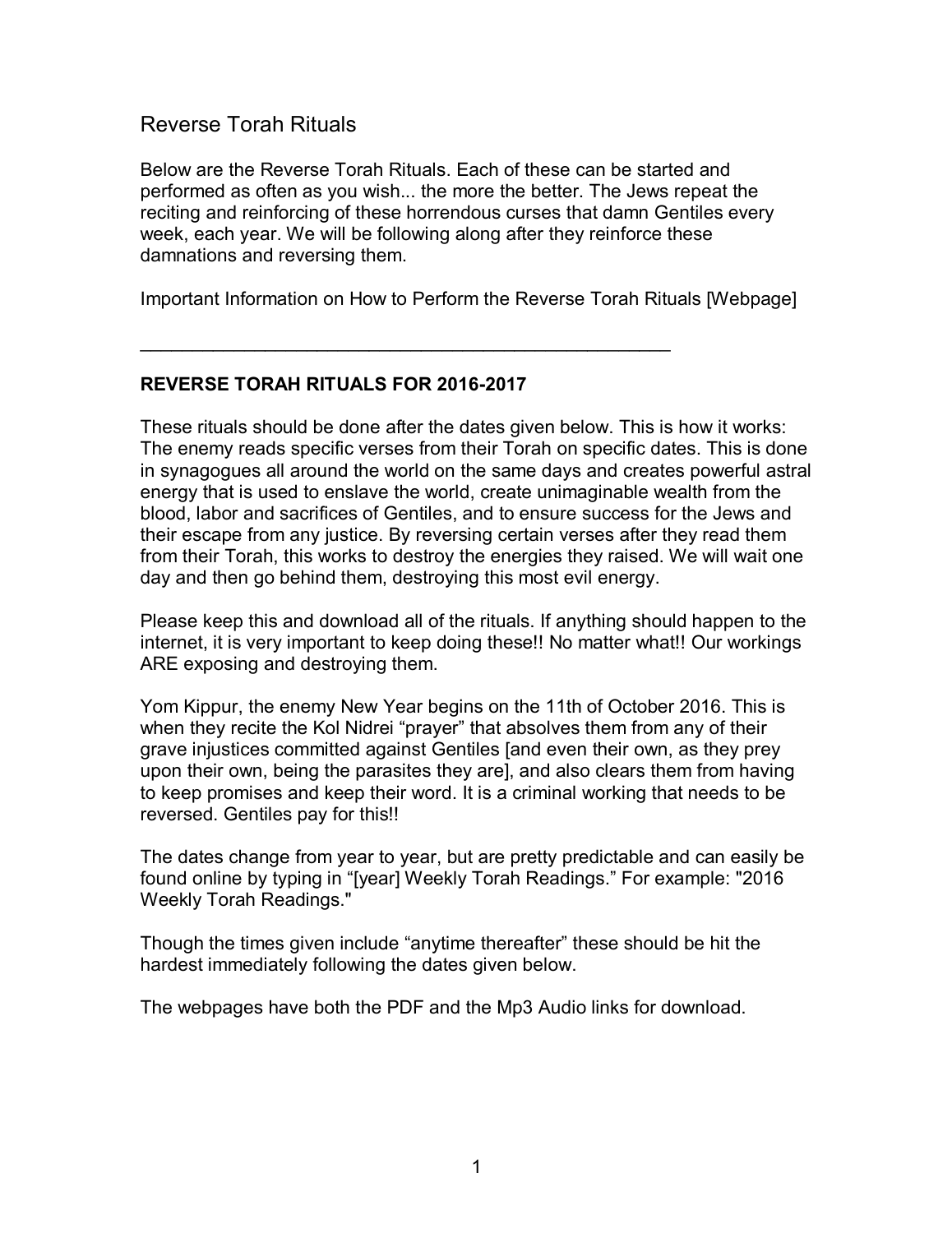# **2016**

#### **12 October and anytime thereafter:**

Kol Nidrei <http://www.angelfire.com/wizard/pixie666/KN.htm>

Lev 16: 22 – Reversing the Curse upon the Goat [http://www.angelfire.com/wizard/pixie666/Lev\\_16\\_22.htm](http://www.angelfire.com/wizard/pixie666/Lev_16_22.htm)

#### **30 October and anytime thereafter:**

Genesis 3: 14 – Serpent is Free <http://www.angelfire.com/wizard/pixie666/Reverse314Ritual.htm>

Genesis 3: 24 - Serpent Ascending <http://www.angelfire.com/wizard/pixie666/Reverse324Ritual.htm>

## **6 of November and anytime thereafter:**

Genesis 9: 5 – Reverse Blood Sacrifice Ritual <http://www.angelfire.com/wizard/pixie666/Reverse195Ritual.htm>

Genesis 11: 9 – Communications [http://dawn666blacksun.angelfire.com/11\\_9\\_Ritual.htm](http://dawn666blacksun.angelfire.com/11_9_Ritual.htm)

## **13 November and anytime thereafter:**

Genesis 12: 2-3 – Curse Israel <http://www.angelfire.com/wizard/pixie666/CurseIsraelRitual.htm>

## **2017**

#### **29 January and anytime thereafter:**

Exodus 7: 12 – Serpent Empowerment for Gentiles <http://josgreece.angelfire.com/E712.html>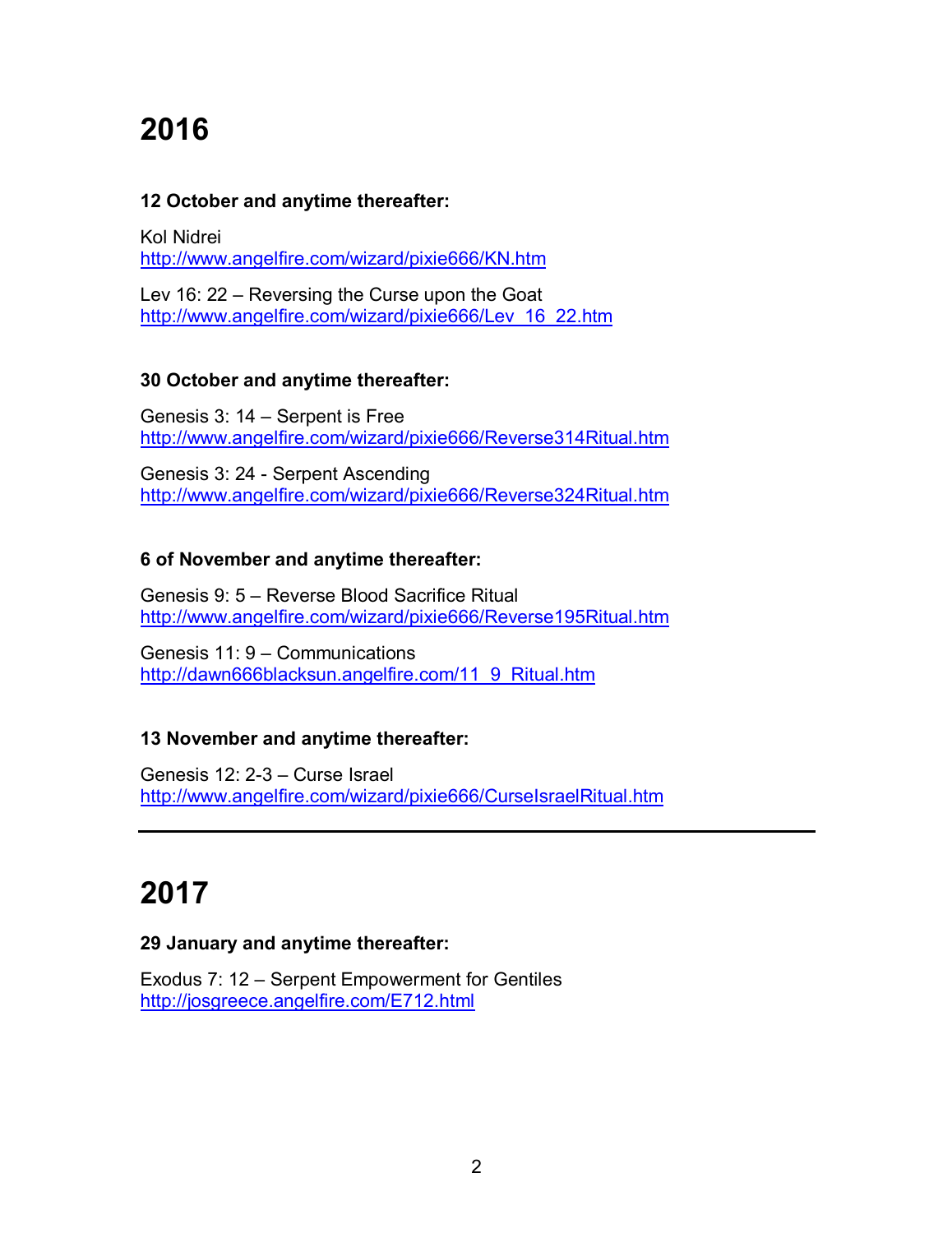#### **12 February and anytime thereafter:**

Exodus 15: 3 – Preventing another major war [http://dawn666blacksun.angelfire.com/Reverse\\_Exodus153.htm](http://dawn666blacksun.angelfire.com/Reverse_Exodus153.htm)

#### **7 May and anytime thereafter:**

Lev 16: 22 – Reversing the Curse upon the Goat [http://www.angelfire.com/wizard/pixie666/Lev\\_16\\_22.htm](http://www.angelfire.com/wizard/pixie666/Lev_16_22.htm)

#### **18 June and anytime thereafter:**

Numbers 15: 26 – Holding the Enemy Accountable <http://josgreece.angelfire.com/N1526.htm>

#### **6 August and anytime thereafter:**

Deuteronomy 7: 2 – Preventing another major war <http://dawn666blacksun.angelfire.com/ReverseDeuteronomy72.html>

### **13 August and anytime thereafter:**

Deuteronomy 7: 23 – Ending Confusion <http://dawn666blacksun.angelfire.com/D723Ritual.htm>

Deuteronomy 7: 24 – Restoring Gentile Power and the Right to Rule Our Own Nations <http://www.angelfire.com/wizard/pixie666/D724.htm>

#### **20 August and anytime thereafter:**

Isaiah 54:17 - Disarming the Enemy: Restoring Justice <http://www.angelfire.com/wizard/pixie666/I5417.htm>

THE REVERSE TORAH RITUALS BELOW CAN BE DONE AT ANY TIME AND SHOULD DEFINITELY BE DONE AS OFTEN AS POSSIBLE:

\_\_\_\_\_\_\_\_\_\_\_\_\_\_\_\_\_\_\_\_\_\_\_\_\_\_\_\_\_\_\_\_\_\_\_\_\_\_\_\_\_\_\_\_\_\_\_\_\_\_\_\_\_\_\_\_\_\_

**Cursing the 72 "Names of God" [Exceptionally powerful and destructive against the enemy and should be done as often as possible!]**  <http://www.angelfire.com/wizard/pixie666/72.htm>